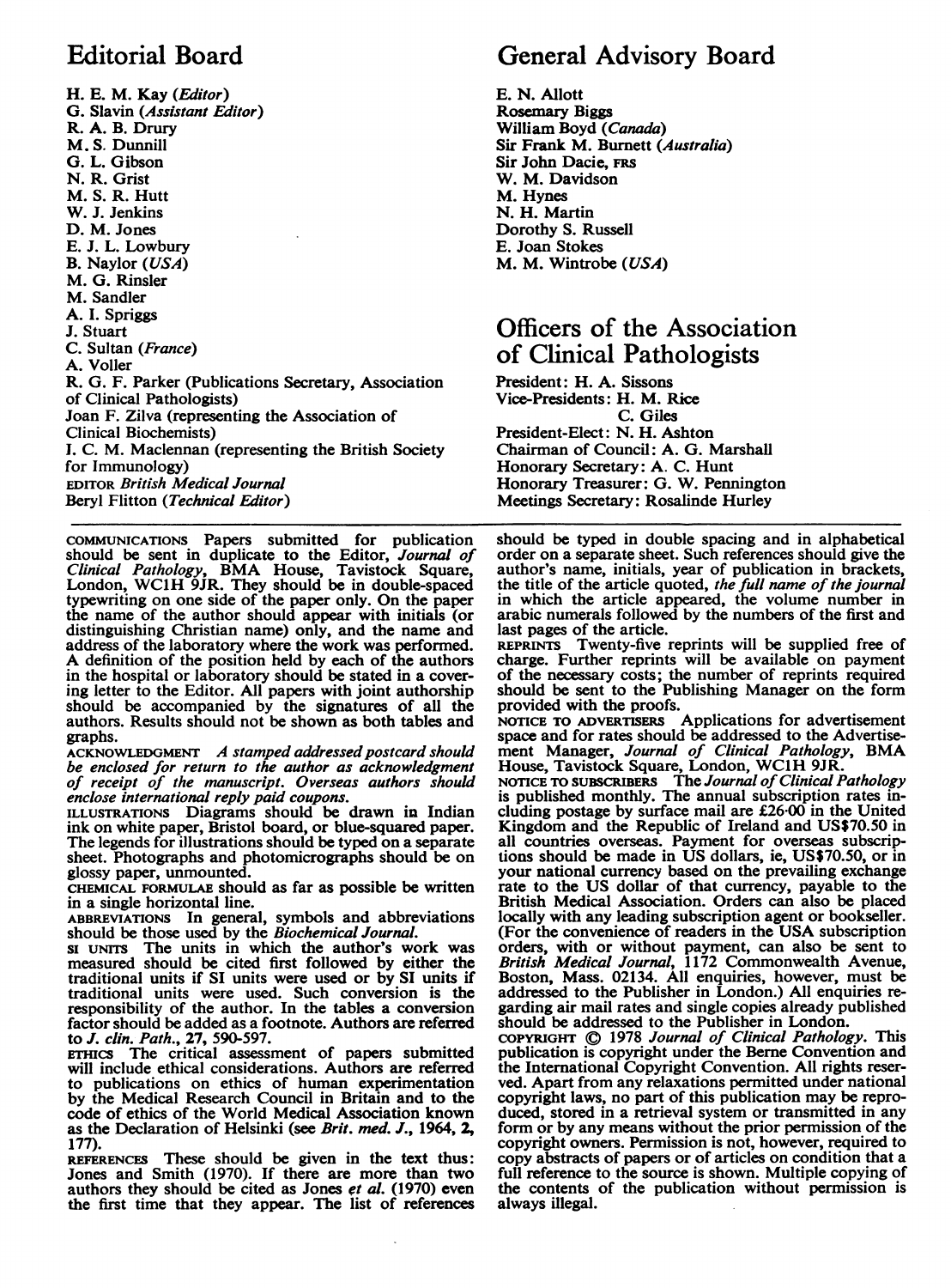Weintraub, B. D., and Rosen, S. W. (1971). Ectopic production of human chorionic somatomammotrophin by nontrophoblastic cancers. Journal of Clinical Endocrinology, 32, 94-101.

## The February 1978 issue

#### THE FEBRUARY <sup>1978</sup> ISSUE CONTAINS THE FOLLOWING PAPERS

Spectrum of renal tubular damage in renal failure secondary to cirrhosis and fulminant hepatic failure S. P. WILKINSON, D. HIRST, D. W. DAY, AND ROGER WILLIAMS

Hepatocellular carcinoma and hepatic cirrhosis in the west of Scotland: a 25-year necropsy review R. A. BURNETT, R. S. PATRICK, W. G. S. SPILG, W. M. BUCHANAN, AND R. N. M. MACSWEEN

Benign oesophageal papillomatosis W. E. WATER-FALL, S. SOMERS, AND D. J. DESA

Squamous carcinoma of the breast P. S. HASLETON. K. A. MISCH, K. S. VASUDEV, AND D. GEORGE

Lymphocyte transformation in cancer patients: variation in results according to technique GILLIAN M. L. GYTE AND SYLVIA M. WATKINS

Crossreaction of antilymphocyte globulin with human granulocyte colony-forming cells A. J. BARRETT, P. LONGHURST, N. ROSENGURT, J. R. HOBBS, AND J. G. HUMBLE

The case for laboratory aides in district clinical chemistry departments DEREK WATSON

International Committee for Standardization in Haematology

Recommendations for reference method for haemoglobinometry in human blood (ICSH Standard EP 6/2: 1977) and specifications for international haemiglobincyanide reference preparation (ICSH Standard EP 6/3: 1977)

Sterilisation in the laboratory autoclave using direct air displacement by steam P. H. EVERALL, C. A. MORRIS, AND R. YARNELL

Sporicidal activity of mixtures of alcohol and hypochlorite D. COATES AND JANET E. DEATH

Effect of bacterial flora on staphylococcal colonisation of the newborn WILLIAM T. SPECK, JOHN M. DRISCOLL, RICHARD A. POLIN, AND HERBERT S. ROSENKRANZ

Cerebral ventriculitis associated with Achromo-<br>bacter xylosoxidans SHIRO SHIGETA, YOSHIO bacter xylosoxidans SHIRO SHIGETA, YOSHIO YASUNAGA, KEN HONZUMI, HIROKO OKAMURA, ROKURO KUMATA, AND SHINICHIRO ENDO

Synergy between sulphonamide and trimethoprim in the presence of pus P. N. EDMUNDS

Effect of thymidine on activity of trimethoprim and sulphamethoxazole ANNE STOKES AND R. W. LACEY

Serum standards for the bioassay of aminoglycosides in cerebrospinal fluid S. HAMMERBERG, R. SINAI, AND M. I. MARKS

Routine diagnosis of human rotaviruses in stools G. ZISSIS, J. P. LAMBERT, AND D. De KEGEL

Laboratory diagnosis of EB virus infection in some cases presenting as hepatitis JOAN M. B. EDWARDS, ELISE M. VANDERVELDE, B. J. COHEN, AND D. A. **MCSWIGGAN** 

Isolation of chlamydiae in untreated and Cytochalasin B treated McCoy cells J. J. <sup>O</sup>'NEILL, BARBARA M. MCLEAN, AND M. H. HAMBLING

Staining clinical specimens for acid-fast bacilli by means of a mechanical conveyor system G. V. HEIMER, NATASHA JOSEPH, AND C. E. D. TAYLOR

Identification of clinical isolates of Neisseria gonorrhoeae by a coagglutination test M. BARNHAM AND A. A. GLYNN

Technical methods

Anthocyanin BB: a nuclear stain substitute for haematoxylin S. A. AL-TIKRITI AND F. WALKER

Measurement of plasma volume using 59Fe-labelled transferrin C. RICKETTS AND I. CAVILL

Letters to the Editor

Book reviews

Copies are still available and may be obtained from the PUBLISHING MANAGER, BRITISH MEDICAL ASSOCIATION, TAVISTOCK SQUARE, LONDON, WC1H 9JR, price £3.00, including postage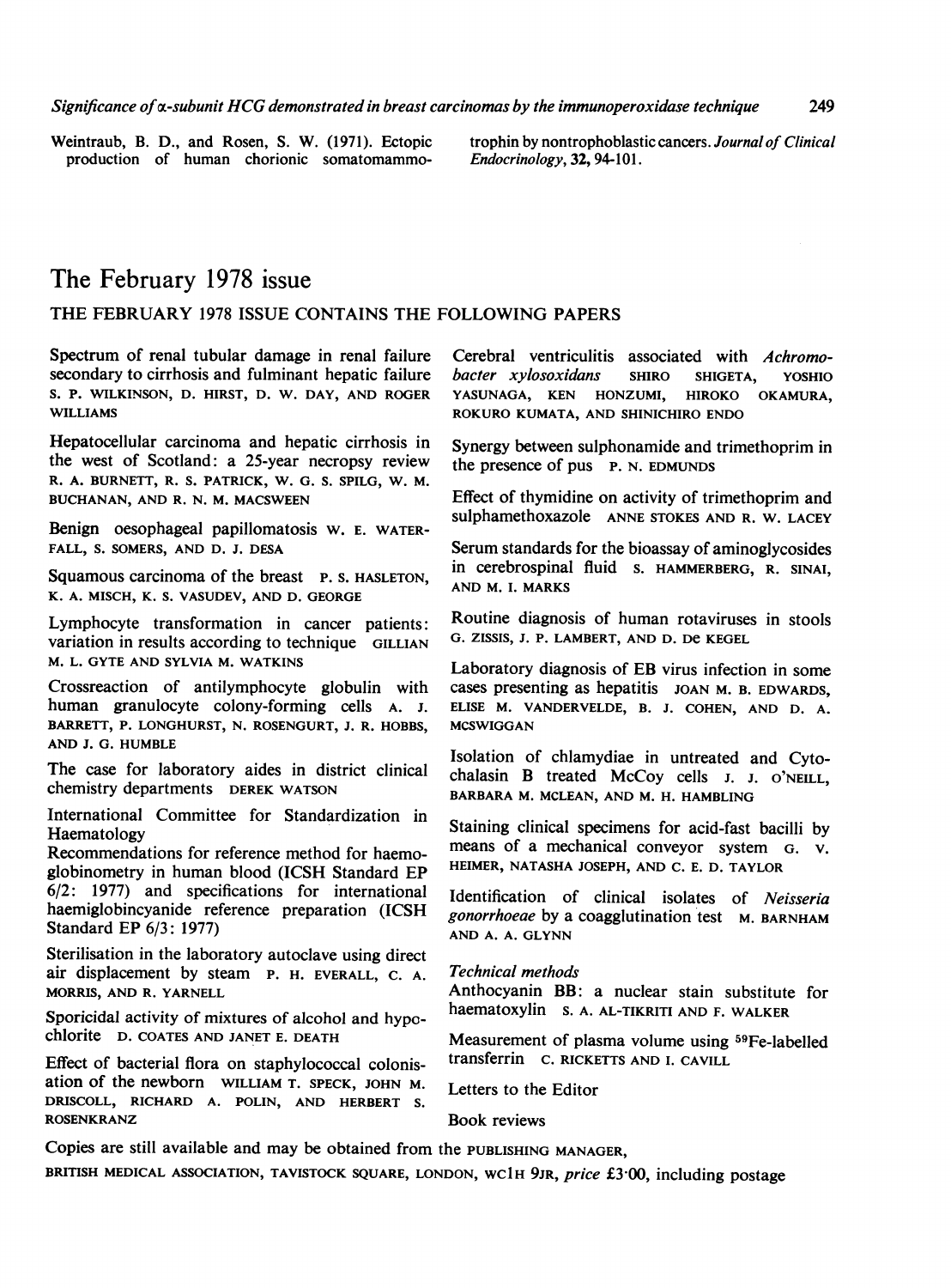(1961). Mieloma meningeo. Anales de la Facultad de Medicina de Montevideo, 46, 82-91.

- Moore, E. W., Thomas, L. B., Shaw, R. K., and Freireich, E. J. (1960). The central nervous system in acute leukaemia. Archives of Internal Medicine, 105, 451-468.
- Moossy, J., and Wilson, C. B. (1967). Solitary intracranial plasmacytoma. Archives of Neurology, 16, 212-216.

Pasmantier, M. W., and Azar, H. A. (1969). Extraskeletal spread in multiple myeloma. Cancer, 23, 167-174.

Shaw, R. K., Moore, E. W., Freireich, E. J., and Thomas,

L. B. (1960). Meningeal leukemia. Neurology, 10, 823-833.

- Sparling, H. J., Jr., Adams, R. D., and Parker, F., Jr. (1947). Involvement of the nervous system by malignant lymphoma. Medicine, 26, 285-332.
- Victor, M., Banker, B. Q., and Adams, R. D. (1958). The neuropathy of multiple myeloma. Journal of Neurology, Neurosurgery and Psychiatry, 21, 73-88.
- Weiner, L. P., Anderson, P. N., and Allen, J. C. (1966). Cerebral plasmacytoma with myeloma protein in the cerebrospinal fluid. Neurology, 16, 615-618.

#### Reports and Bulletins prepared by the Association of Clinical Biochemists

The following reports and bulletins are published by the Association of Clinical Biochemists. They may be obtained from The Publishing Department, British Medical Journal (ACB Technical Bulletins), B.M.A. House, Tavistock Square, London WC1H 9JR. Overseas readers should remit by British Postal or Money Order.

SCIENTIFIC REVIEWS (price £1.00/\$2.00 each)

<sup>1</sup> The assessment of thyroid function March 1971 F. V. FLYNN and J. R. HOBBS

2 Renal function tests suitable for clinical practice January 1972 F. L. MITCHELL, N. VEALL, and R. W. E. WATTS

3 Biochemical tests for the assessment of fetoplacental function May 1975 C. E. WILDE and R. E. OAKEY

4 Test of exocrine pancreatic function March 1977 A. H. GOWENLOCK

TECHNICAL BULLETINS (price £1-00/\$2.00 each)

22 Bilirubin standards and the determination of bilirubin by manual and technicon AutoAnalyzer methods January 1971 BARBARA BILLING, RUTH HASLAM, and N. WALD

23 Interchangeable cells for spectrophotometers and fluorimeters September 1971 s. s. BROWN and A. H. **GOWENLOCK** 

24 Simple tests to detect poisons March 1972 B. W. MEADE et al.

25 Blood gas analysers May 1972 K. DIXON

26 Kits for enzyme activity determination September 1972 s. B. ROSALKI and D. TARLOW

27 Assessment of pumps suitable for incorporation into existing continuous flow analytical systems November 1972 A. FLECK et al.

28 Routine clinical measurements of transferrin in human serum September 1973 K. DIXON

29 Control materials for clinical biochemistry (5th edition) September 1973 J. F. STEVENS

30 Notes on the quality of performance of serum cholesterol assays September 1973 s. s. BROWN

31 Determination of uric acid in blood and in urine July 1974 R. W. E. WATTS

<sup>32</sup> A survey of amino acid analysers readily available in the United Kingdom September 1974 J. E. CARLYLE and P. PURKISS

33 Definitions of some words and terms used in automated analysis November 1974 A. FLECK, R. ROBINSON, S. S. BROWN, and J. R. HOBBS

34 Measurement of albumin in the sera of patients January 1975 LINDA SLATER, P. M. CARTER, and J. R. HOBBS

35 Investigation of the validity of temperature correction factors for serum aspartate and alanine transaminases March 1975 s. B. ROSALKI et al.

36 Factors influencing the assay of creatinine November 1975 J. G. H. COOK

<sup>37</sup> A survey of enzyme reaction rate analysers readily available in the United Kingdom July 1977 R. A. SAUNDERS and R. F. BURNS

38 Transport of specimens for clinical chemistry and analysis November 1977 P. WILDING, J. F. ZILVA, and C. E. WILDE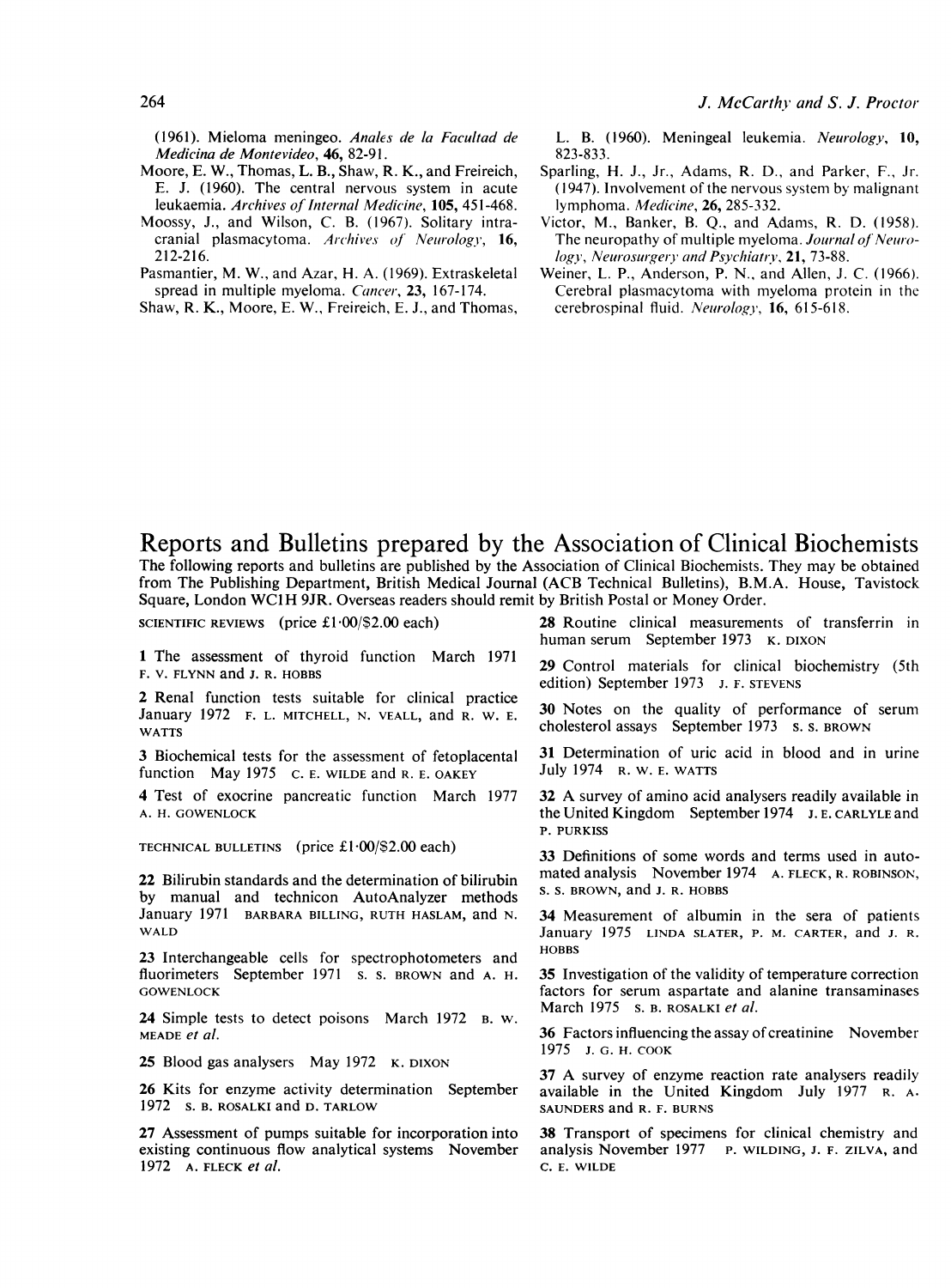'Identification and Mixtures of Antibodies' withits very helpfulTable (22.2) on identification of antibodies. For any haematology and blood transfusion trainee acquisition of this book would be £12.00 judiciously spent; it merits a place on any transfusion laboratory's bookshelf next to 'Mollison' and 'Race and Sanger'.

I. A. D. TOVEY

A Colour Atlas of Histological Staining Techniques. By Arthur Smith and John Bruton. (Pp. 192; illustrated; £5.00.) London: Wolfe Medical Publications. 1977.

A colour atlas must be judged on the suitability of its preparations and the quality of the sections and photomicrographs. When on their home ground the authors have reproduced elegant preparations from bones and teeth, but elsewhere there are too many examples of inappropriate tissues, unacceptable stains, or poor colour reproduction. This book does not do justice to the aesthetic attraction of good histological technique.

R. A. B. DRURY

Pathology of Ischaemic Heart Disease. By SirTheoCrawford.PostgraduatePathology, Series. (Pp.  $x + 170$ ; illustrated; £10.50.) London, Boston, Sydney, Wellington, Durban, Toronto: Butterworths. 1977.

The stated aim of this monograph is to provide the young pathologist with the knowledge he might be expected to gain on the subject during his training. The title has been chosen with care because it describes the content more precisely than some of the more popular terms, such as coronary thrombosis.or myocardial infarction. Precision is the hall-mark of Sir Theo's writing, and he has produced a clear and concise account of a disease

which, although common, is not fully understood.

In addition to a lucid description of the morphological features of ischaemic heart disease, there is a well-illustrated account of the variable anatomy of coronary arteries and of techniques for their systematic examination. These are supplemented by an account of the associated hacmatological and biochemical changes. The pathogenesis of atheroma is not dealt with in detail because it is to be the subject of a future monograph in the same series. However, there is adequate consideration of it as a local manifestation of atherosclerosis, along with the various aetiological and risk factors; this includes a useful review of recent work on 'the water story'—the role of soft water.

At a time when the necropsy has lost some of its former popularity, it is refreshing to read work so clearly based on careful, systematic morphological examinations. This useful book will have an appeal among pathologists-and clinicians -much wider than the group for whom it was originally planned.

H. M. CAMERON

Virus Hepatitis and its Control. By Yvonne E. Cossart. (Pp.  $x + 294$ ; illustrated; 7.50.) London: Bailliere Tindall. 1977.

This concise book is packed with a higher concentration of facts and a lower concentration of unhelpful speculations than many others in the extensive literature of hepatitis. The first 11 chapters deal with the virology and natural history of hepatitis A and B. This is not <sup>a</sup> methods 'cook book' but contains a helpful review of techniques and critique of their practical value. Radioimmunoassay received less than justice, however, notably in the misleading Table 22, where an apparently irrelevant 'correction' factor has been applied.

The next 16 chapters cover specific practical clinical and epidemiological problems. Helpful and common-sensical advice is given on most of the familiar and some less familiar difficulties and queries. More detail would be useful concerning many of these problems, notably the infectivity of carriers. Immunoglobulin can sometimes be more helpful than suggested in the control of school outbreaks. Tattooists would be better advised to use disposable apparatus than worry about sterilisation techniques.

The book will be most helpful to clinicans and community health workers facing the everyday problems of hepatitis and to clinical pathologists asked to advise on such matters. It will also help teachers and novice researchers; the numerous references include many from 1976. Dr Yvonne Cossart must be congratulated on producing such a useful book-a 'best buy' on hepatitis, which will gather no dust from disuse!

N. R. GRIST

### **Notice**

#### Carcino-embryonic proteins

The 6th Meeting of the International Research Group for Carcino-embryonic Proteins (IRGCP) will be held on 17-21 September 1978 in Marburg/Lahn, West Germany.

The topics to be discussed include the following: (1) Clinical application; (2) Biology, immunochemistry, and significance in embryo- and carcinogenesis; and (3) Methods of standardisation.

For further information please write to Prof. Dr F.-G. Lehmann, Department of Medicine, E. Mannkopffstraße 1, D-3550 Marburg/Lahn, West Germany.